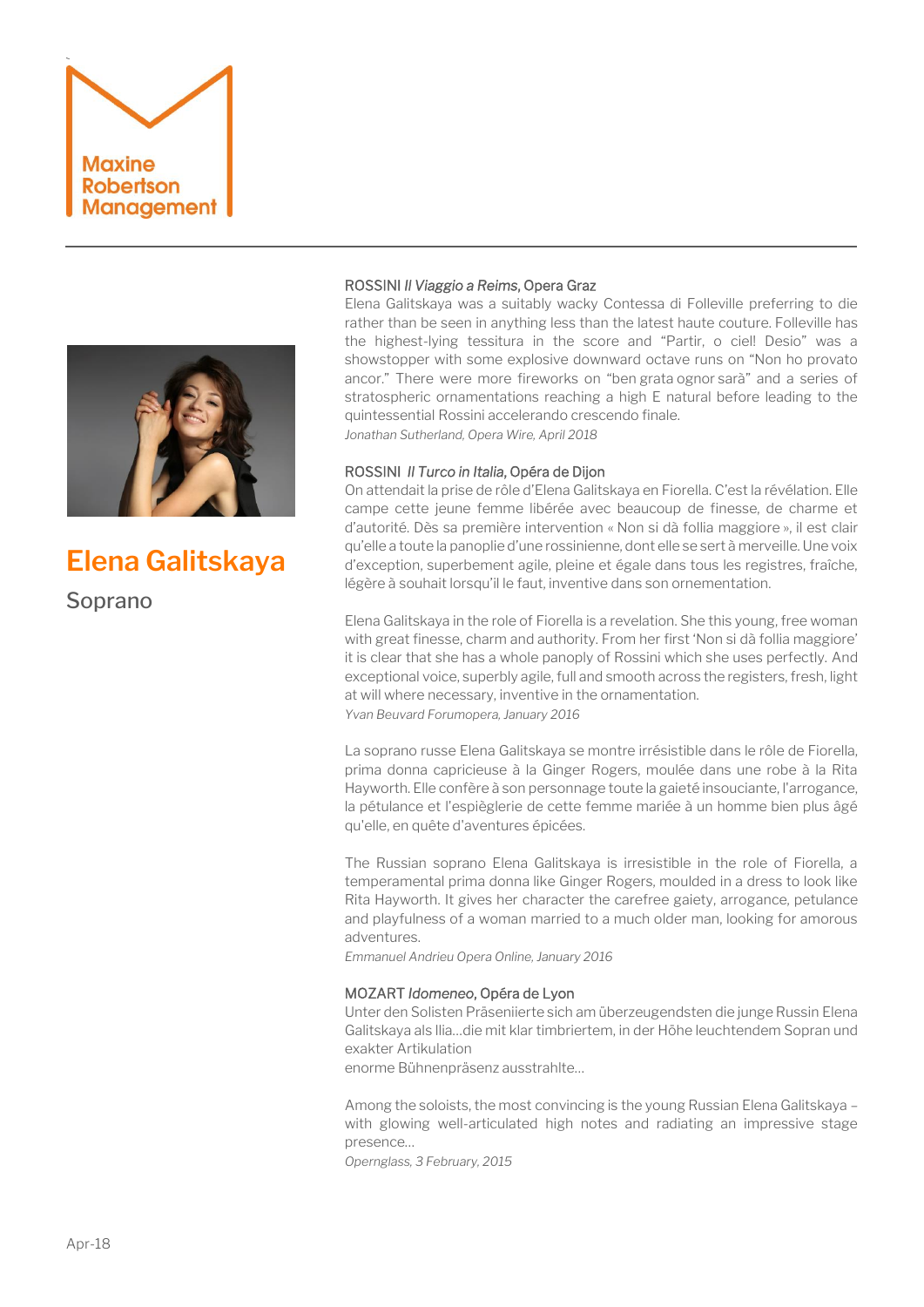

Im Lyonnaiser Ensemble lässt immerhin eine Stimme aufhorchen : die Ilia von Elena Galitskaya bringt seelenvolle Töne…

In the Lyon cast at least one voice stands out: the Ilia of Elena Galitskaya brings a voice with a soul…

*Wilhelm Sinkovicz, Die Presse, 3 February, 2015*

…on retiendra surtout l'impeccable Ilia d'Elena Galitskaya, vivement applaudie à l'issue de la représentation. La soprano russe impose un chant rayonnant, parfaitement en place et idéalement projeté.

…particularly memorable is the impeccable Ilia of Elena Galitskaya, loudly applauded at the end of the performance. The Russian soprano offers a radiant voice, perfectly placed and ideally projected. *Florent Coudeyrat, ConcertoNet, 25 January, 2015*

…qu'interprète avec beaucoup de finesse et avec une passion communicative la soprano russe Elena Galitskaya, idéale de timbre et de clarté sonore, affirmant d'emblée une présence scénique et vocale rayonnante, puis exprimant une grande poésie dans les airs comme dans les récitatifs accompagnés.

…a performer with great finesse and a contagious passion, Russian soprano Elena Galitskaya has ideal timbre and purity of sound, revealing a vivid stage presence and a radiant voice and expressing great poetry in the arias as well as in the accompanied recitatives.

*Fabrice Malkani, Forum Opera, 28 January, 2015*

Elena Galitskaya in der Rolle der Illia brillieren kann

Elena Galitskaya excels in the role of Ilia *Uwe Friedrich, BR Klassik, 24 January, 2015*

# MONTEVERDI *Orfeo*, Opéra national de Lorraine, Nancy, Christophe Rousset

Carol Garcia's expressive Musica and Elena Galitskaya's handsomely sung Proserpina stand out...

*\*\*\*\*\*Francis Carlin, Financial Times, 17 January, 2014*

### MOZART *La Clemenza di Tito*, Drottningholms Slottsteater,Sweden

Luciana Mancini (Annius) and Elena Galitsgaya (Servilia) ...sing brilliantly. *Erik Wallrup, Svenska Dagbladet 14 August, 2013*

#### STRAUSS *Capriccio*, Opéra de Lyon

The 'Italian' duettists were young Russians, Elena Galitsgaya and Dmitri Ivanchey, unknown to me hitherto, but well worth encountering here. *Hugh Canning, Opera, September, 2013*

#### BIZET *Carmen*, Opéra National de Lyon

... les seconds rôles frôlent l'excellence – notamment les deux copines de Carmen: Angélique Noldus en Mercedes et Elena Galitskaya en Frasquita...